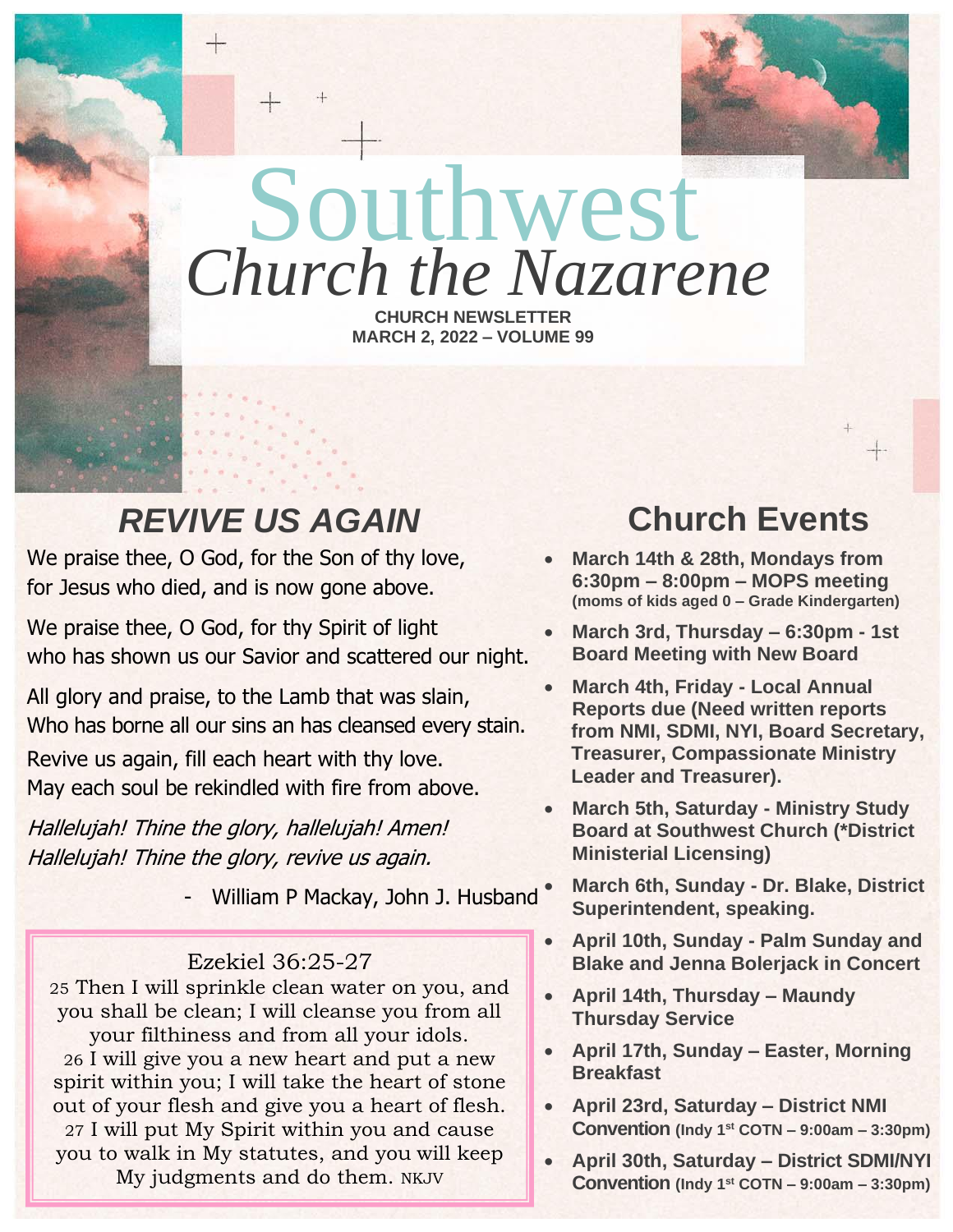- **Praise the Lord for new helpers in our** Children's Ministry! We are excited about the new teachers for our Children's Church on Sunday mornings and how they will impact our kids for Christ! Pray the Lord will bless and use them in a great way!
- **Praise the Lord for the Alabaster offering** received the last two weeks. In total, we raised a little over \$650 to help build, repair, and supply churches, schools, and hospitals around the world. Thank you!
- Praise the Lord for a good church year and annual elections! He has been so faithful to guide us through another year and has blessed us abundantly. We are thankful for everyone elected and trusting the Lord will help us accomplish even more for the kingdom this year!
- **Praise the Lord for another room getting** redone! Special thanks to Brad Adkins for his help in repainting the conference/board room, putting in new trim and door casings, also replacing all light switches and outlets. We have more to do in there, but it looks great now!



# Praises: Prayer Needs:

- Please pray for the Church Board and Pastor, as they seek the Lord's guidance for this new church year.
- Pray for our Country (inflation, moral issues, world peace.)
- Please pray for the people in Ukraine and Russia. Many lives are being impacted greatly due to the military conflict. Pray also for the many Christians in both countries who are trying to know how to handle everything, care for others, and remain strong in their faith.
- Pray for the Church of the Nazarene  $-$  They are asking church leaders now (and eventually the congregations) to pray for our denomination. You can find this on their website [www.usacanadaregion.org/pray](http://www.usacanadaregion.org/pray).
- Pray for those out of church today  $-$  those who have fallen away, our friends and neighbors who have never been or never known Christ, and those who choose to put off turning to Christ.
- **For Personal Prayer Needs, please see** the emailed and mailed versions of the church newsletter.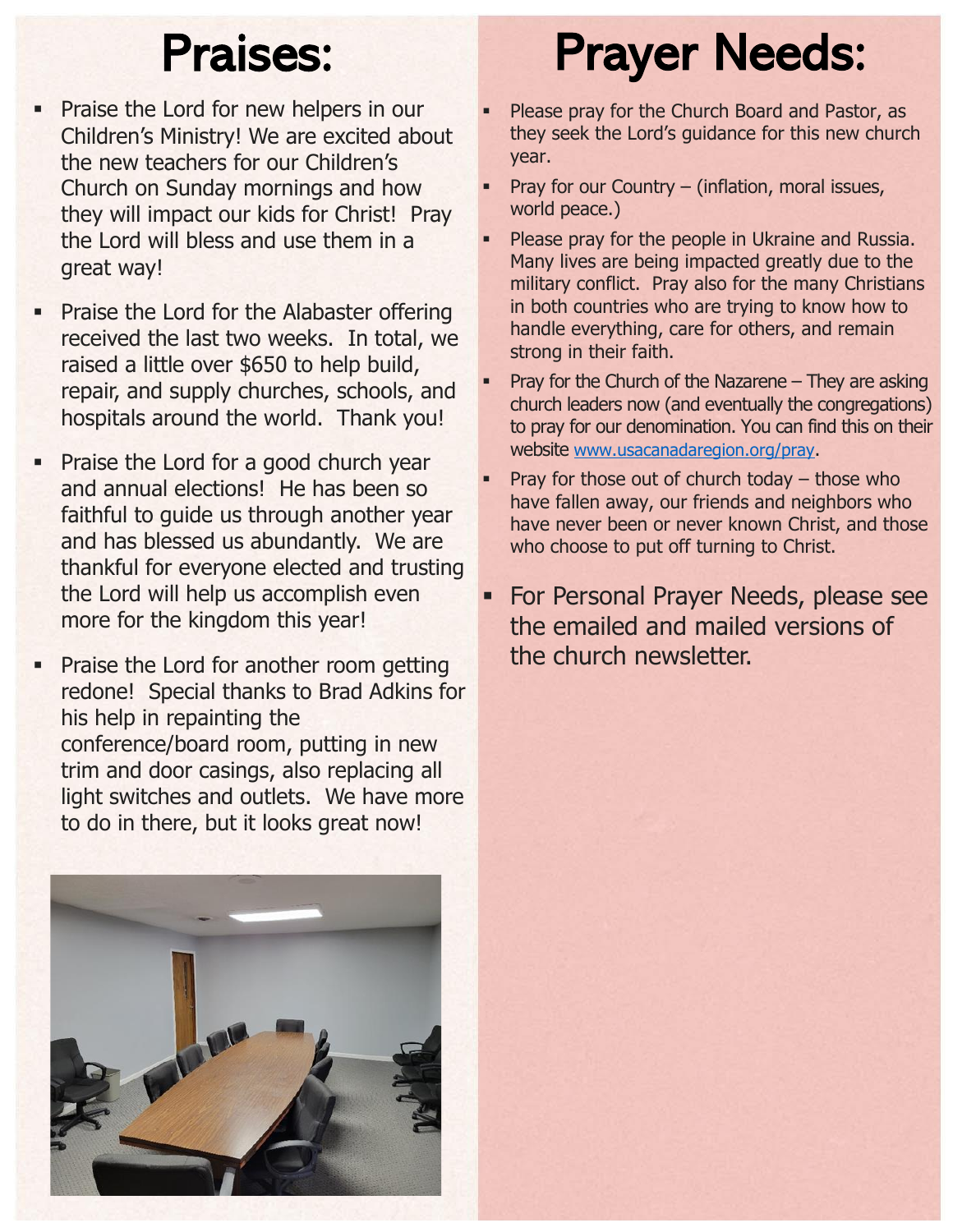# Announcements

**Ezekiel 36:28 NKJV**

*"… you shall be My people, and I will be your God."*

### *Annual Church Reports Due:*

Our local annual reports are due by March  $4<sup>th</sup>$  at the latest. We'll need reports from the 2021-22 Church Year NMI, SDMI, NYI, Church Board Secretary, Church Board Treasurer, and Compassionate Ministry Leader & Treasurer. Please send these to Katrina at [southwest@swnazarene.org.](mailto:southwest@swnazarene.org) We appreciate your diligence in getting these reports turned in timely.



The first church board meeting with the new board will be on Thursday, March 3<sup>rd</sup> at 6:30pm.

Ezekiel 37:14 NKJV "I will put My Spirit in you, and you shall live…"

## Saturday, April 23, 2022 9 am-3 pm



of Olivet Nazarene University

\$30 event ticket | Optional \$15 lunch ticket available through March 31, 2022



## *Special Announcement <i><b><i>x l***<sub><b>***x***</del>** *<i><b><i>x <i><b><i>x <b><i>s <i><b><i>x <i>s <i>n***<sub></sub>***<b><i><i>s <i>n***<sub></sub>***<b><i><i>s<i><i>fth,*</sub>

 *Dr. Ron Blake, Indianapolis District Superintendent will be preaching. This will be his last time to visit our church before his retirement in May. We would like to collect cards for the Blakes, to show our appreciation for his years of serving the district with excellence. You may also write an encouragement note in your card for his wife. Susanne's cancer is back, and she will be having* 

*surgery in the days ahead. Let's wish them well in their retirement and pray the Lord would bring the healing Susanne needs. There will be a place to put cards on the foyer Welcome Desk when you come in on Sunday.* 

# A Special Note…

**Pastor Scott forgot to share this statistic from Sunday, and some were asking about it for their notes.**

- **Average Church Attendance across the Nation:** 
	- **23% - attends at least weekly 19% - attends at least monthly 29% - attends rarely 30% - attends never**

*(https://research.lifeway.com)*

Ladies Day is back!! Join in a great day with 2 great speakers (Alli Worthington & Sarah Forgrave) and Mandisa and band as musical guest! For more information or to order tickets, call 815-939-5330 or go directly to the website at [https://www.itickets.com/events/459291.html.](https://www.itickets.com/events/459291.html) Tickets are \$30.00 each with an optional addon lunch for an additional \$15.00.